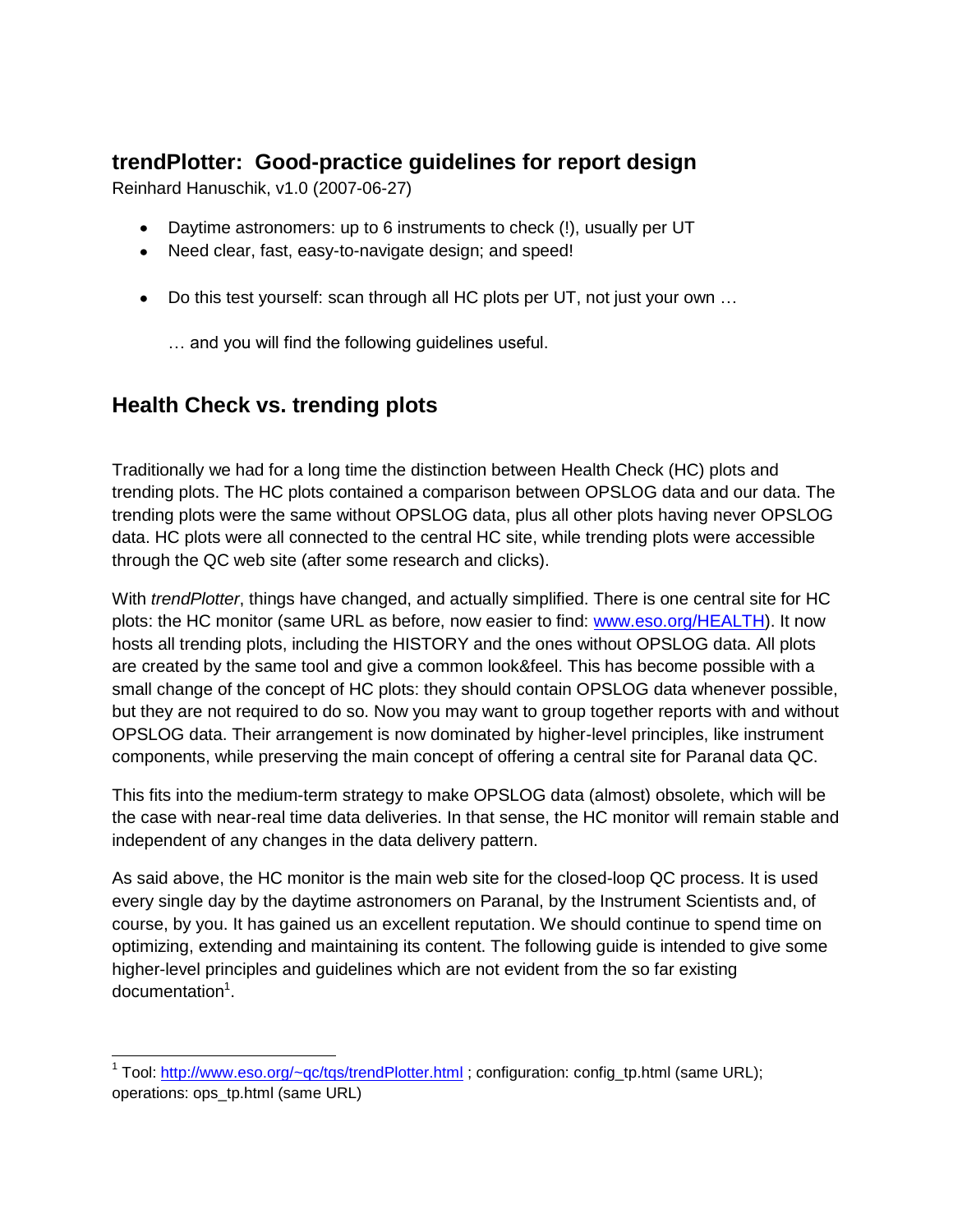### **Navigation and labels**

Navigation needs to be supported effectively. *trendPlotter* has two types of navigation bars:

- The group navigation bar ("same group:") (optional but strongly recommended!)
- The vertical navigation bar (mandatory)

There is a third kind, the HISTORY navigation bar which however is completely controlled by the tool.

#### *Vertical navigation bar*

Guidelines for populating the vertical navigation bar:

- use simple and clear navigation tags, avoid unnecessary technical slang. 'bias', or 'bias (low, 1x1)', is better than 'MBIA\_low\_1x1'
- avoid acronyms whenever possible; use 'short' instead of 'SWA' (even if SWA is known to every GIRAFFE specialist: it is not known to anyone else)
- ideally, navigation bar items should come per *logical unit* (see [Table 1;](#page-1-0) [Figure 1\)](#page-1-1)
- Go from simple to complex items (e.g.: detector first, then lamps, then wave-cal etc.)



#### <span id="page-1-1"></span>**Figure 1: Example for vertical navigation bar**

#### <span id="page-1-0"></span>**Table 1: Principles for navigation bar population**

| <b>Logical unit</b>                 | examples                                       | comments                                                                                               |
|-------------------------------------|------------------------------------------------|--------------------------------------------------------------------------------------------------------|
| instrument component                | detector filter lamps grating masks fibre etc. | Preferred                                                                                              |
| Other standard items                | zeropoints sky Strehl                          | Good                                                                                                   |
| Reduction step, or raw file<br>type | bias flat-field arc                            | Not so good, although sometimes<br>unavoidable; remember we want to<br>do QC on instrument components. |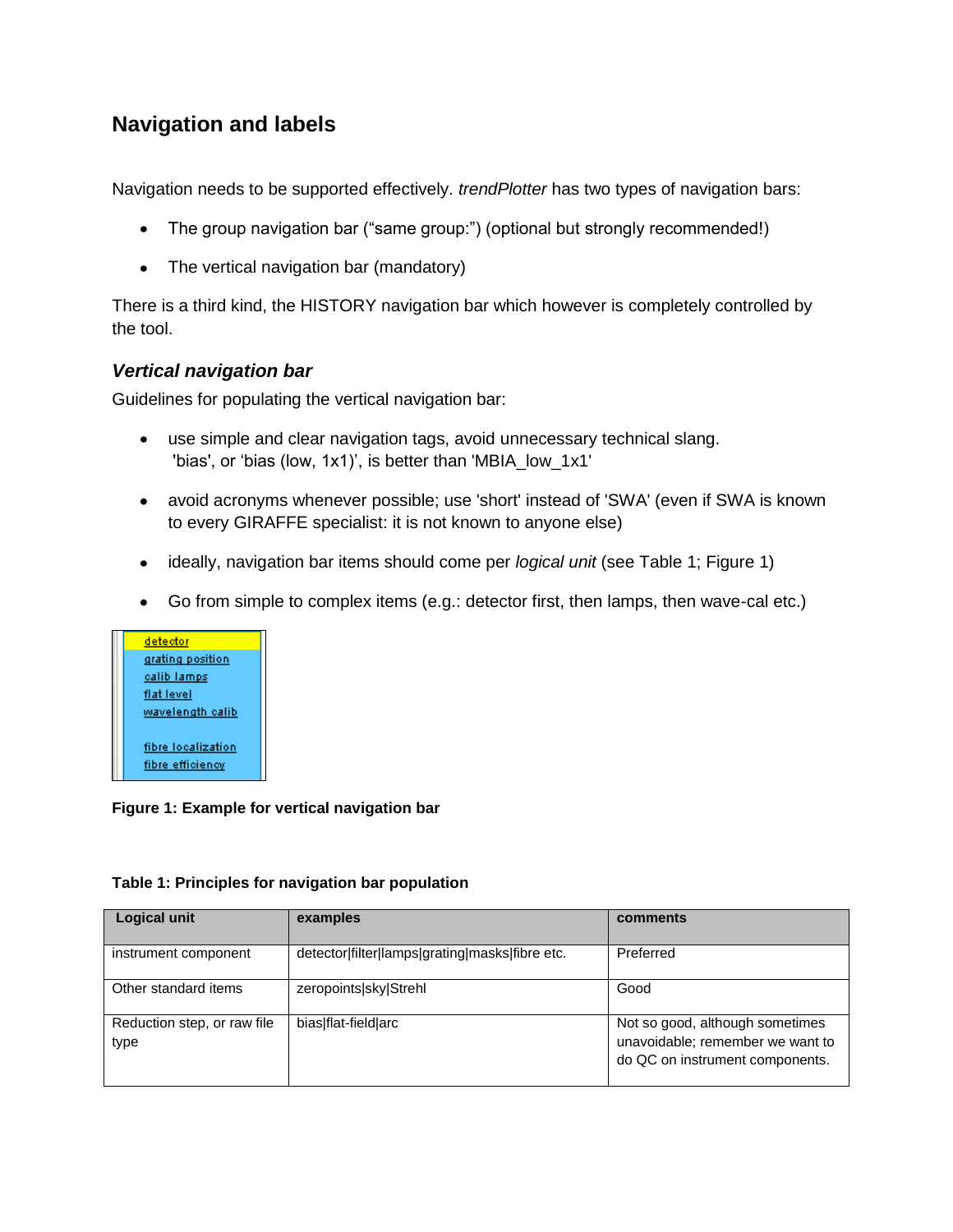Maintenance of vertical navigation bars is currently not supported by a TQS tool but will (hopefully soon).

#### *Group bar*

- Use grouping within a navigation item
- per similar setup (e.g.: filters U|B|V|R|I, or read modes, or detector IDs)
- or per logical item (detector-related items: bias|dark|RON|linearity)

same group: HR\_orange LR\_blue LR\_red MR HR\_blue HR\_red

#### **Figure 2: Example for grouping by filters**

same group: MEDIAN RMS RON

**Figure 3: Example for grouping by item**

- Maintenance of group bars is done by *trendPlotter*: edit the group configuration file; call trendPlotter –N <report> -f
- Each item in a group bar should have a title which pops up on mouse over; use TITLE in the group config file; if possible the TITLE should include 'daily' or 'weekly' or 'monthly' or similar.
- Each item should have a tag DAILY/NONDAILY under REPORT FREQ. This marks the most important reports for the daytime astronomer. These should of course be correspondingly often fed by calibrations (HC data, daily standards etc.). The term DAILY stands for: daily, or often, or regularly measured (e.g. every 3 days). NONDAILY means anything else. The DAILY reports are marked in the group bar (see Figure 2 and 3)
- Sort within each group bar all items such that DAILY reports come first, then enter SPACE, and then have the NONDAILY items.

# **Report design**

- Avoid packing too much information into the reports. Try to use no more than 6 boxes if possible.
- Try to avoid having more than one parameter set in a plot. Although *trendPlotter* has no problem with multi-data sets, the user may have! In any case, it is *formally strictly*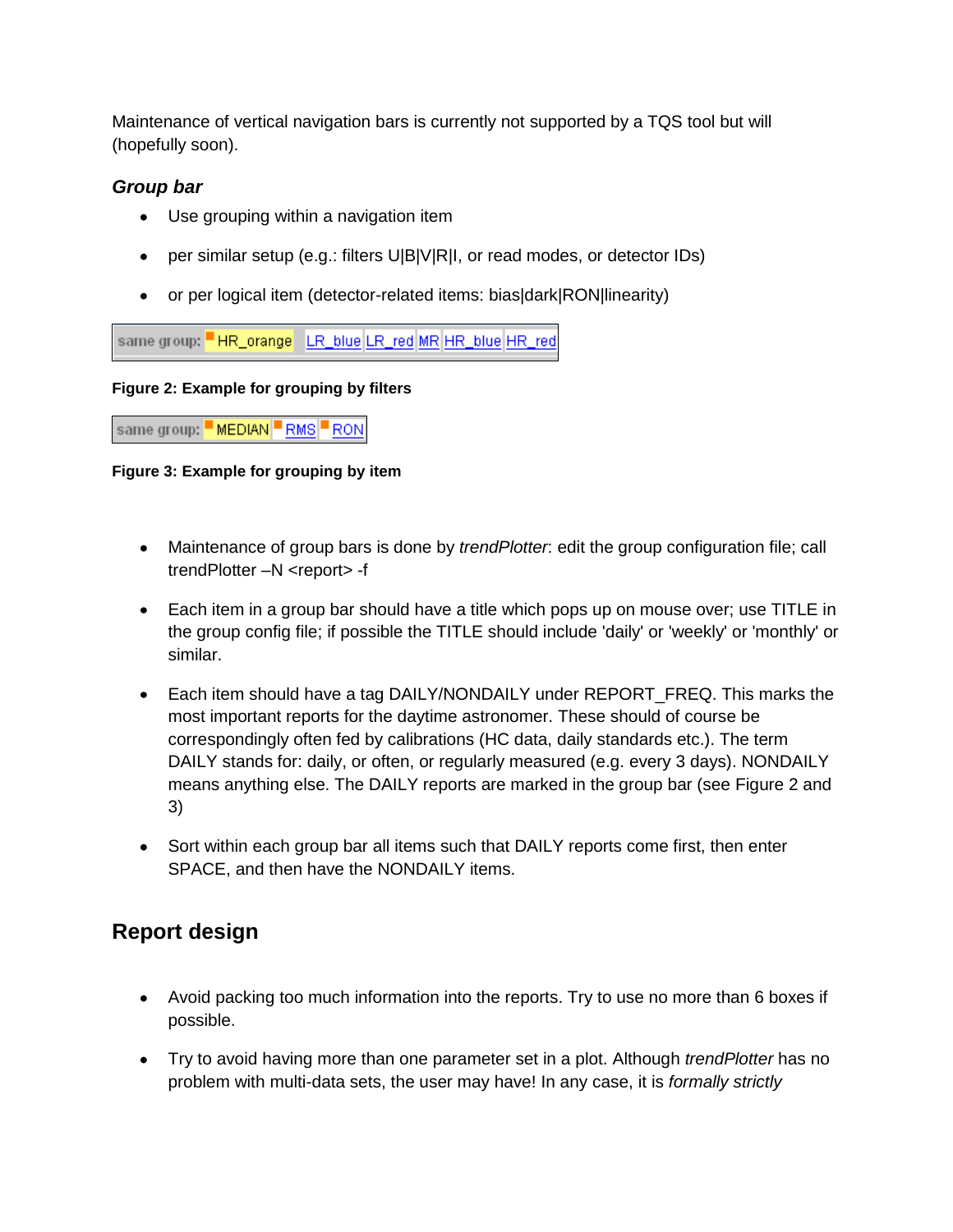*forbidden* (although technically possible) to use statistics in multi-data sets. That's the most efficient way to make the user completely screwed up.

## **Plots**

- use the PLABEL key to have a *short* plot tag; control the output plot to see that it is short enough.
- use the ADD TEXT key, make sure it displays nice in the product plot (not too long since then it gets truncated which looks very unprofessional).
- Carefully select symbol colours and size. Find the proper balance between too small (unreadable) and too large symbols (loss of details). Use the standard colours whenever possible. In terms of readability, red, black, blue and probably green display best (although blue is reserved for OPSLOG data if there are any); then comes yellow and the others.
- Y-range: select carefully and find the best balance between large range (compressing the data to almost zero scatter) and small range (possibly over-emphasizing scatter and hiding trends). Take care about HISTORY plots, check them one by one to avoid displaying outliers only! Use the delta configuration if a Y-range is optimal for current plots but inappropriate for older ones.

# **Statistics**

In many but not all cases statistics make sense. Here are some concepts and their preferred implementation in terms of statistics:

- A mean value is expected, data points scatter statistically: use MEAN or MEDIAN, and  $\bullet$ 3SIG thresholds. MEDIAN is more stable against outliers, especially in case of asymmetric distribution (e.g. zeropoints). Both averages use clipping (statistics in 2 steps: first step to find outliers, second step statistics without these outliers).
- If data are not linear (e.g. magnitudes), you may want to use PERCENTAGE thresholds rather than 3SIG.
- In many cases there is no strict expectation about mean values, and a configuration of upper and lower thresholds (THRESH) is sufficient, to have an outlier warning mechanism. For instance, lamp flux values should be within certain upper and lower limits. As long as they do, nobody cares about their mean value.
- Statistics don"t make sense in sparsely populated plots, and in correlation plots.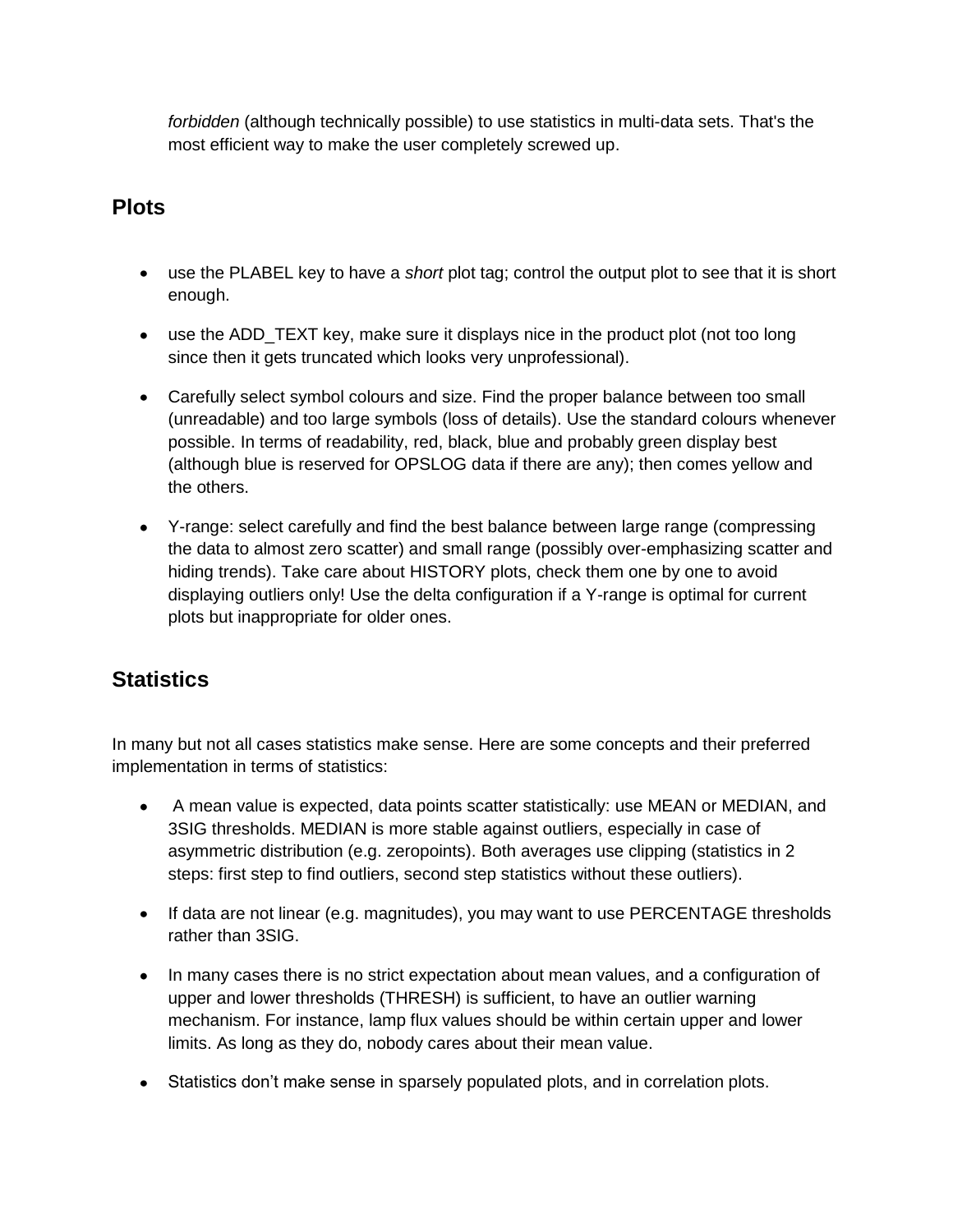## **History**

To ensure homogeneity and logical consistency among all HC plots, always provide the HISTORY plots. No plot without HISTORY!

# **Tutorial**

- For maximum user friendliness, always provide a tutorial link and page (could be shared among several plots). This is also good for your own documentation.
- The tutorial page should reside in your public QC web site, under [www.eso.org/qc/<instr>/qc/.](http://www.eso.org/qc/%3cinstr%3e/qc/) It should also contain navigation to the other tutorial web pages, and to the corresponding HC plots.
- It should explain all important things, like plot content, how and why it is measured.

#### **News**

- Use this optional message file (extension .msg) to propagate actual information (like "2007-05-10: problem with the flat field signal").
- These files should only display information related to the actual HC plot. Make sure to empty it after the problem has been solved, or is outdated.
- The "News" file is not intended to describe a complete history of all effects.

### **Review/ release**

In order to align the HC sites with these principles, and among each other, I want each HC site to undergo a formalized release procedure. A HC review will cover technical, functional and logical aspects.